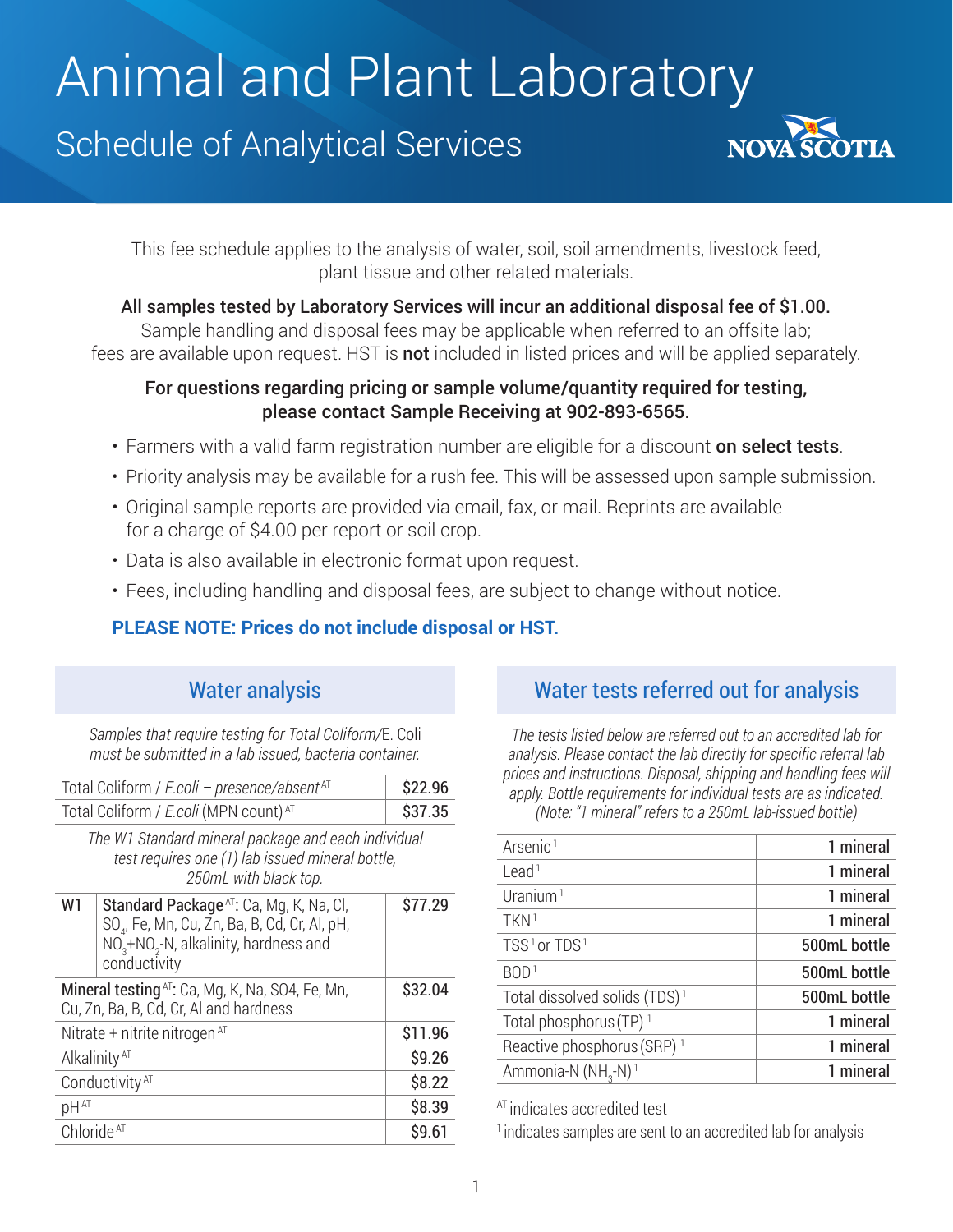### **PLEASE NOTE: Prices do not include disposal or HST.**

## Lawn/garden and field soil analysis

| S1                                                                                              | Standard lawn/garden/field soil: pH, LR,<br>OM, P <sub>2</sub> O <sub>5</sub> , K <sub>2</sub> O, Ca, Mg, Na, S, Fe, Mn, Cu, Zn,<br>Al, B, CEC, Base Sat., nutrient requirements<br>and recommendations | \$27.61 |
|-------------------------------------------------------------------------------------------------|---------------------------------------------------------------------------------------------------------------------------------------------------------------------------------------------------------|---------|
|                                                                                                 | $S10$   S1 + conductance                                                                                                                                                                                | \$35.83 |
| Conductance (soil salt)                                                                         |                                                                                                                                                                                                         | \$8.22  |
| Soil pH and liming requirement (LR) AT                                                          |                                                                                                                                                                                                         | \$8.52  |
| Total nitrogen                                                                                  |                                                                                                                                                                                                         | \$12.96 |
| Soluble nitrate nitrogen (NO <sub>3</sub> -N)                                                   |                                                                                                                                                                                                         | \$9.26  |
| Soil mineral testing AT:<br>$P_2O_{5}$ , K <sub>2</sub> O, Ca, Mg, Na, S, Fe, Mn, Cu, Zn, Al, B |                                                                                                                                                                                                         | \$11.96 |
|                                                                                                 | Organic matter                                                                                                                                                                                          | \$5.17  |

## Greenhouse analysis

| G <sub>1</sub> P | Greenhouse soil paste method/saturated<br>media extraction: pH, conductance, Nit-N,<br>P, K, Ca, Mg, S0 <sub>4</sub> , Cl, Fe, Mn, Cu, Zn, B, Al, Na | \$46.87 |
|------------------|------------------------------------------------------------------------------------------------------------------------------------------------------|---------|
| G <sub>2</sub>   | <b>Nutrient solutions:</b> pH, conductance, NO <sub>2</sub> ,<br>P, K, Ca, Mg, B, Fe, Mn, Cu and Zn                                                  | \$23.91 |
| G <sub>3</sub>   | Greenhouse water: $pH$ , conductance, $NO3$ ,<br>P, K, Ca, Mg, B, Fe, Mn, Cu, Zn, Na, Cl, SO<br>and alkalinity                                       | \$29.92 |
|                  | Greenhouse pH                                                                                                                                        | S9.13   |

## Plant tissue analysis

| T1             | Standard plant tissue package: N, P, K,<br>Ca, Mg, Fe, Mn, Cu, Zn, B and Na | \$29.92 |
|----------------|-----------------------------------------------------------------------------|---------|
| T <sub>2</sub> | $\vert$ T1 + dry matter                                                     | \$34.26 |
| T <sub>3</sub> | Nitrogen only AT                                                            | \$12.91 |
| T <sub>4</sub> | Sulfur only                                                                 | \$31.87 |
|                | Dry matter only                                                             | \$6.65  |

## Digest samples Mehlich 3 or nitric acid

| <b>Filtered and ready to run:</b> Ca, P, Na, K, Mg, | \$11.92 |
|-----------------------------------------------------|---------|
| Fe, Mn, Cu, Zn, B, Al, SO,                          |         |

## Soil amendment analysis

| A1                                     | <b>Manure:</b> N, C:N ratio, NH <sub>4</sub> -N, P <sub>2</sub> O5, K <sub>2</sub> O, Ca,<br>Mg, Fe, Mn, Na, Cu, Zn, B, DM and pH | \$47.83 |
|----------------------------------------|-----------------------------------------------------------------------------------------------------------------------------------|---------|
| A2                                     | <b>Compost:</b> N, C:N ratio, $P_2O_6$ , K <sub>2</sub> O, Ca, Mg,<br>Na, Fe, Mn, Cu, Zn, B and DM                                | \$35.87 |
| A3                                     | <b>Mushroom compost:</b> N, C:N ratio, $NH_{4}$ -N,<br>LOI, pH and DM                                                             | \$29.87 |
| A <sub>4</sub>                         | Limestone: Solubility, Ca, Mg and<br>neutralizing value                                                                           | \$38.74 |
| Ammonium nitrogen (NH <sub>4</sub> -N) |                                                                                                                                   | \$14.22 |
| Loss on ignition (LOI)                 |                                                                                                                                   | \$5.17  |
| Carbon (C:N ratio)                     |                                                                                                                                   | \$15.26 |
|                                        |                                                                                                                                   |         |

## Feed analysis

| F1                                          | Standard forage/grain: DM, Protein,<br>ADF, TDN, DE, Ca, Mg, P, Na, K, Mn, Cu,<br>Zn, Nel, Nem and Neg | \$39.52 |
|---------------------------------------------|--------------------------------------------------------------------------------------------------------|---------|
| F10                                         | Standard forage/grain + NDF                                                                            | \$51.04 |
| F <sub>2</sub>                              | Basic forage: DM, protein, ADF, TDN,<br>DE, Nel, Nem and Neg                                           | \$24.65 |
| F <sub>20</sub>                             | Basic forage + NDF                                                                                     | \$33.52 |
| F <sub>3</sub>                              | Standard feed: DM, protein, Ca, P, Na,<br>Mg, K, Mn, Cu and Zn                                         | \$29.92 |
| F4                                          | Standard feed + crude fat: F3 + crude fat                                                              | \$44.87 |
| F <sub>5</sub>                              | Basic feed: DM and protein                                                                             | \$16.13 |
| F <sub>6</sub>                              | Mink/fox feed: F3 + crude fat and ash                                                                  | \$55.65 |
| F7                                          | Dry matter + minerals: DM, Ca, P, Na,<br>Mg, K, Mn, Cu and Zn                                          | \$23.91 |
| Moisture                                    |                                                                                                        | \$7.83  |
|                                             | Crude protein AT                                                                                       | \$12.96 |
| Soluble protein                             |                                                                                                        | \$15.00 |
| Acid detergent fibre (ADF)                  |                                                                                                        | \$11.65 |
|                                             | Neutral detergent fibre (NDF)                                                                          | \$11.65 |
| ADIN (protein digestibility, bound protein) |                                                                                                        | \$21.82 |
| Mineral testing                             |                                                                                                        | \$20.65 |
| Crude fat                                   |                                                                                                        | \$19.48 |
| Ash                                         |                                                                                                        | \$9.00  |
| рH                                          |                                                                                                        | \$7.39  |
| Iron (Fe)                                   |                                                                                                        | \$9.67  |
| Sulfur                                      |                                                                                                        | \$28.65 |